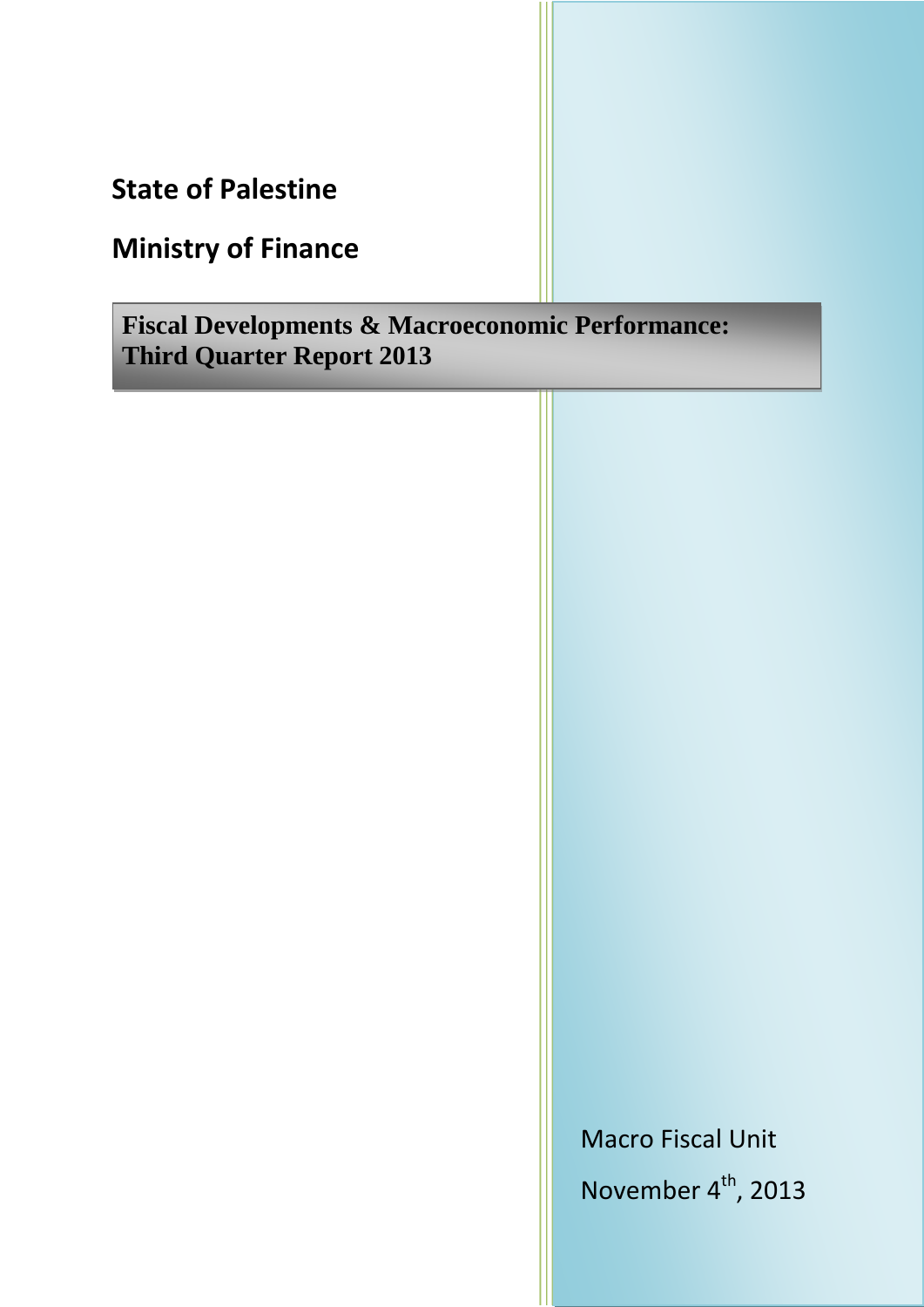## **Section 1: Palestinian Territory Macroeconomic Performance in 2013:**

GDP: According to preliminary estimates published by PCBS<sup>1</sup>, real GDP in Palestine has increased by 1.2% during the second quarter of 2013 compared to the  $2^{nd}$  quarter of 2012, and it showed an increase of 7.9% compared to the  $1<sup>st</sup>$  quarter of 2013.

Real GDP in West Bank amounted to USD 1288.1 million in Q2 2013, a slowdown of 0.3% over Q2 2012 and a growth of 9.1% over Q1 2013. GDP in Gaza reached USD 487.3 million in Q2 2013, growing by 3.5% over Q2 2012, and by 4.9% over Q1 2013 (Table 1A).

During the first half of 2013 real GDP in Palestine has increased by 1.9% over the first half of 2012 and amounted to USD 3420 million. Real GDP in west bank amounted to USD 2468 million in the first half of 2013 (a decline of 0.1%), while Gaza real GDP amounted to USD 951.4 million, growing by of 7.6% over the first half 2012. (Table 2A)

| Table 1A. Palestinian Territory Real GDP*(USD million) |                                        |                                           |                                           |  |
|--------------------------------------------------------|----------------------------------------|-------------------------------------------|-------------------------------------------|--|
|                                                        | <b>Real GDP</b><br>value in Q2<br>2013 | % Change<br>in Q2 2013<br>from Q2<br>2012 | % Change<br>in Q2 2013<br>from Q1<br>2013 |  |
| Palestinian Territory*                                 | 1775.4                                 | 1.2%                                      | 7.9%                                      |  |
| <b>West Bank</b>                                       | 1288.1                                 | 0.3%                                      | 9.1%                                      |  |
| Gaza                                                   | 487.3                                  | 3.5%                                      | 4.9%                                      |  |
| *Base year 2004.                                       |                                        |                                           |                                           |  |

| Table 2A. Palestinian Territory Real GDP*(USD million) |                                      |        |          |  |  |
|--------------------------------------------------------|--------------------------------------|--------|----------|--|--|
|                                                        | 1st half<br>1st half<br>2012<br>2013 |        | % growth |  |  |
| Gaza                                                   | 951.4                                | 884.6  | 7.6%     |  |  |
| <b>WB</b>                                              | 2468.4                               | 2471.6 | $-0.1%$  |  |  |
| <b>Palestine</b>                                       | 3419.8                               | 3356.2 | 1.9%     |  |  |

**.** 

<sup>&</sup>lt;sup>1</sup>PCBS, Press Report, Preliminary Estimates of Quarterly National Accounts (Second Quarter 2013) Main Results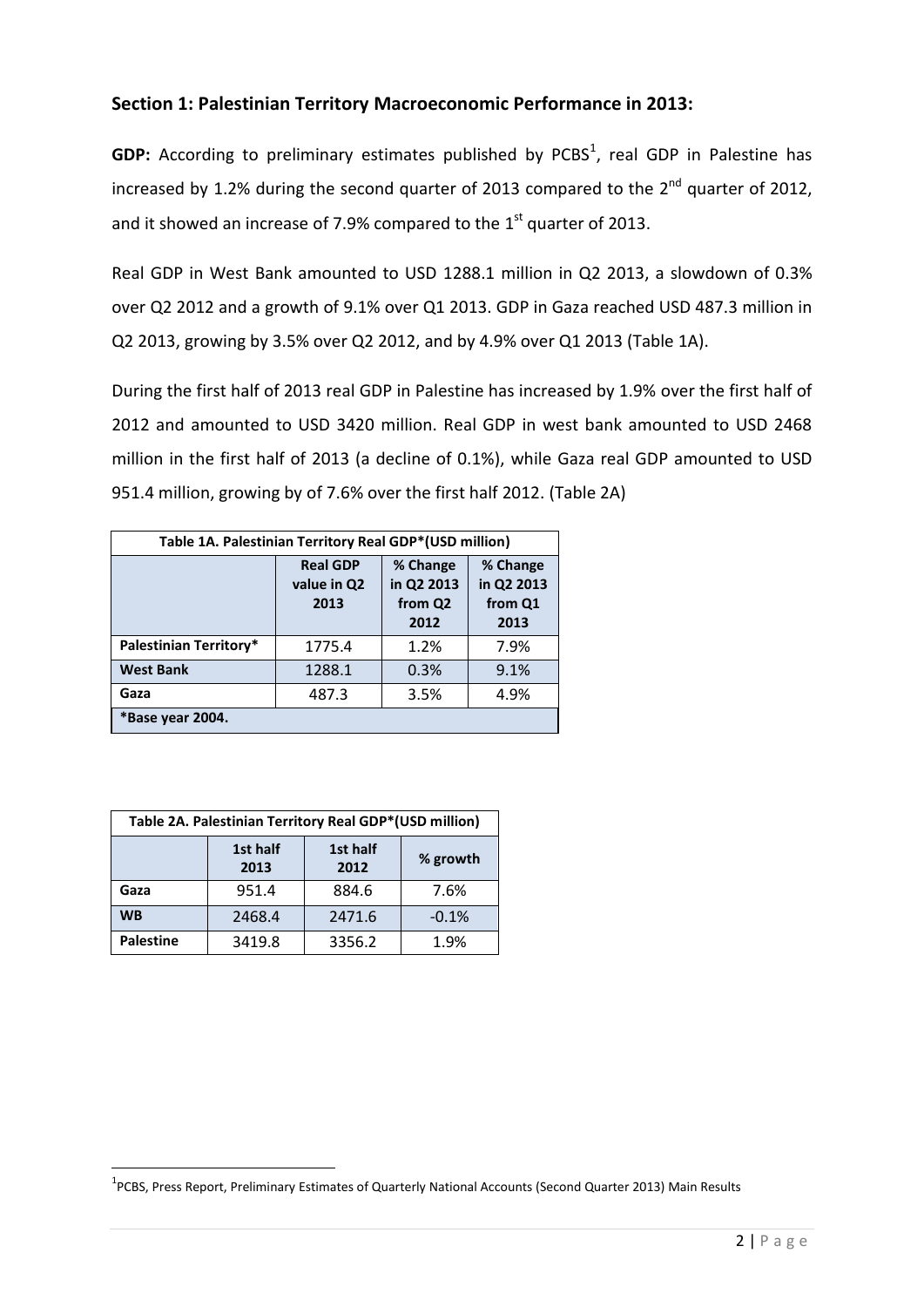

**The overall Consumer Price Index in Palestine** The overall Consumer Price Index (CPI) for Palestine during September 2013 increased by 0.45% compared with August 2013 (increased by 0.80% in the West Bank, and by 0.27% in Jerusalem J1\*, and by 0.15% in Gaza Strip). The CPI during September 2013 increased by 0.42% compared with September 2012 (1.16% in the West Bank, and by 0.87% in Jerusalem J1\*, while it decreased by 1.97% in Gaza Strip).

**The total population** in Palestine at mid-2013 was about 4.42 million, a growth of 3% over 2012. The population was 2.72 million in the West Bank, and 1.7 million in Gaza.

**The Unemployment** rate in Palestine reached 20.6% during the second quarter of 2013. The Unemployment rate in West Bank reached 16.9% during Q2 2013 compared to 20.3% during Q1 2013. In Gaza, unemployment reached 27.9% during Q2 2013, compared to 31% during Q1 2013. The highest unemployment rate in the 2nd quarter 2013 was 37.2% among youth aged 20-24 years.

The number of employed persons from the West Bank employed in Israel and Israeli settlements increased from 93 thousand in the 1st quarter 2013 to 96 thousand in the 2nd quarter  $2013^2$ .

 $\overline{a}$ 

<sup>&</sup>lt;sup>2</sup>PCBS, Press Report, Palestinian Central Bureau of Statistics, 2013. Labour Force Survey: (April- June, 2013) Round, (Q2/2013). Press Report on the Labour Force Survey Results. Ramallah - Palestine.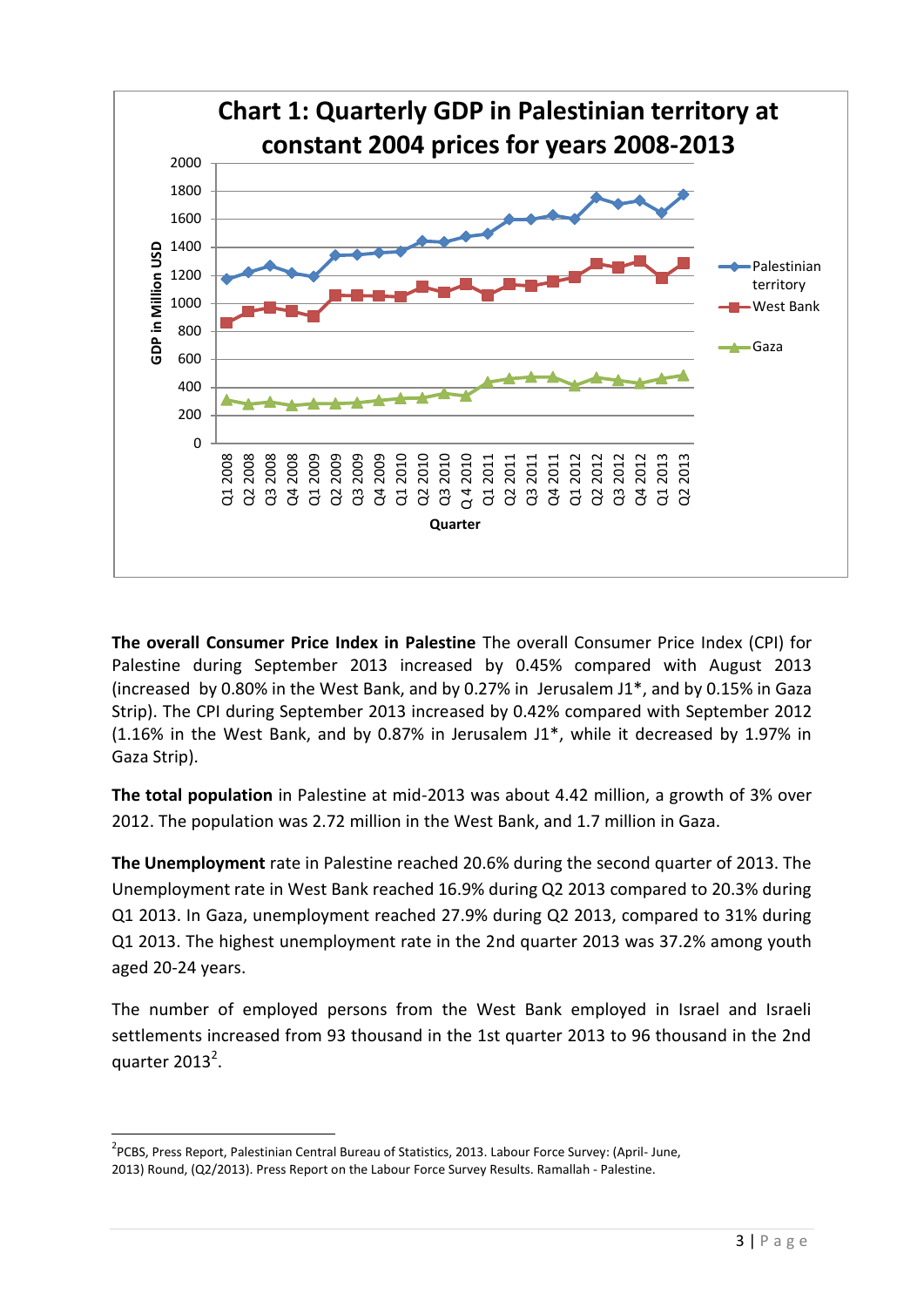| Table 2. Labor Force participation during Q2 2013 |              |              |         |            |         |  |
|---------------------------------------------------|--------------|--------------|---------|------------|---------|--|
| <b>Region</b>                                     | Labor Force  | Unemployment |         | Employment |         |  |
|                                                   | Total number | ℅            | Number  | Percentage | Number  |  |
| <b>Palestinian Territory</b>                      | 1,133,000    | 20.6%        | 234,000 | 79.3%      | 899,000 |  |
| <b>West Bank</b>                                  | 746,000      | 16.9%        | 126,000 | 83.1%      | 620,000 |  |
| Gaza                                              | 387,000      | 27.9%        | 108,000 | 72.1%      | 279,000 |  |

#### **Unemployment Rate by Region,** Q2-2011-Q2-2013



**External Trade**: Exports for the period Jan-Aug 2013 showed a growth of 11.2% compared to the same period of 2012. Exports amounted to USD 541 million with a monthly average of USD 67.6 million in Jan-Aug 2013 compared to USD 486.6 million for the same period 2012. Exports to Israel represented almost 91.7% of total exports in August 2013.

On the other hand, imports during Jan-Aug 2013 amounted to USD 3.05 billion with a monthly average of USD 381 million, compared to USD 2.85 billion for the same period 2012, a growth of 6.9%. Imports from Israel represented almost 64.4% of total imports in August 2013. The trade deficit reached USD 322.6 million in August 2013 for a total trade deficit for Jan-Aug 2013 of USD 2.51 billion. When compared to the same period of 2012, the total trade deficit increased by 6%.

| Table 3: External Trade, Jan-Aug 2013 USD million. |          |          |          |          |          |          |          |               |                     |
|----------------------------------------------------|----------|----------|----------|----------|----------|----------|----------|---------------|---------------------|
|                                                    | $Jan-13$ | $Feb-13$ | $Mar-13$ | $Apr-13$ | $May-13$ | $Jun-13$ | $Jul-13$ | <b>Aug-13</b> | <b>Jan-Aug 2013</b> |
| <b>Exports</b>                                     | 62.3     | 68.9     | 64.6     | 74.2     | 71.8     | 71.1     | 68.6     | 59.4          | 540.9               |
| <b>Imports</b>                                     | 363.6    | 364.3    | 339.2    | 402.7    | 396.2    | 389.1    | 412.7    | 382           | 3049.8              |
| <b>Balance</b>                                     | $-301.3$ | $-295.4$ | $-274.6$ | $-328.5$ | $-324.4$ | $-318$   | $-344.1$ | $-322.6$      | $-2508.9$           |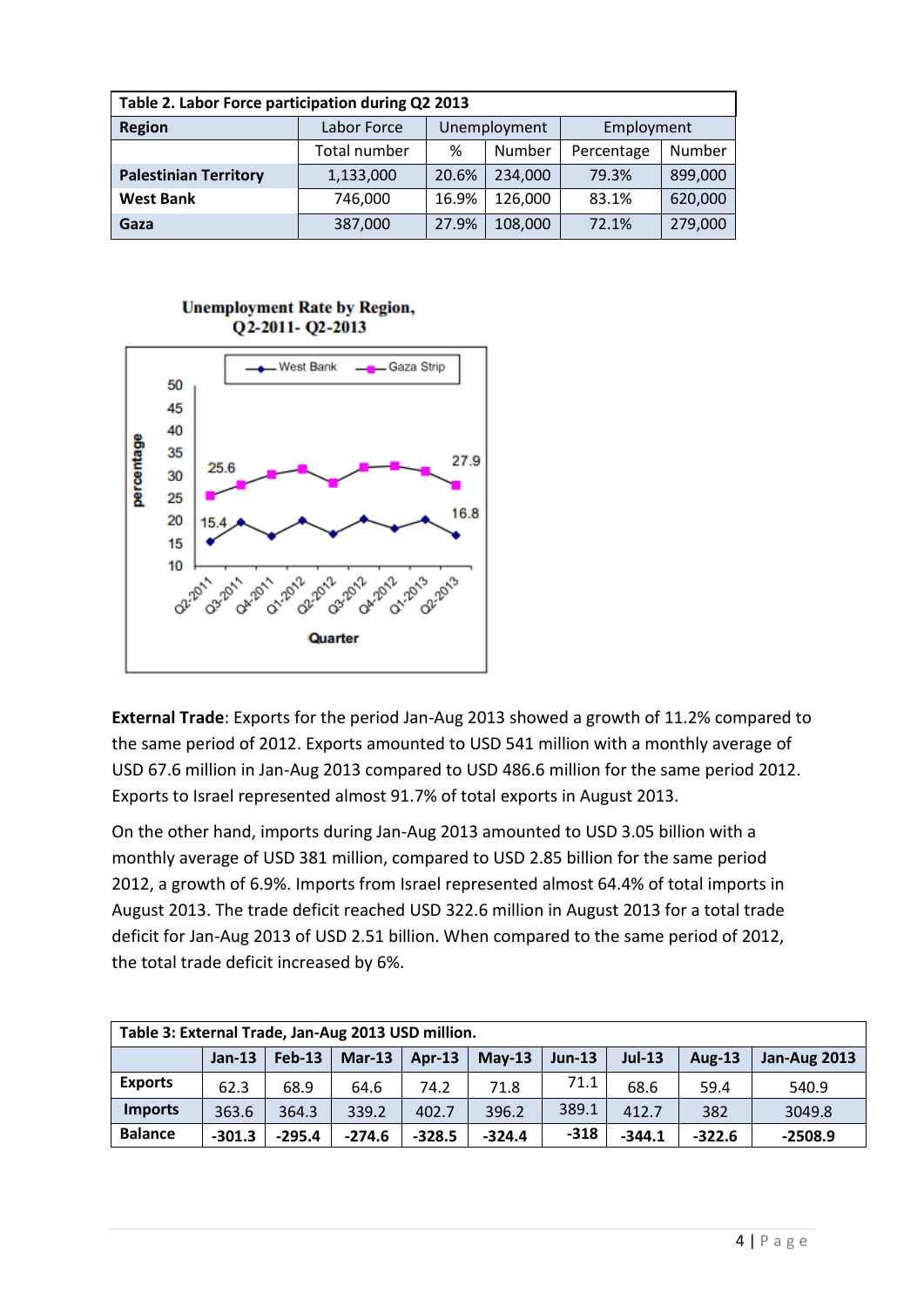| Table 3B: External Trade, USD million |                     |                     |          |  |  |
|---------------------------------------|---------------------|---------------------|----------|--|--|
|                                       | <b>Jan-Aug 2012</b> | <b>Jan-Aug 2013</b> | % change |  |  |
| <b>Exports</b>                        | 486.6               | 540.9               | 11.2%    |  |  |
| <b>Imports</b>                        | 2853.4              | 3049.8              | 6.9%     |  |  |
| <b>Balance</b>                        | $-2366.8$           | $-2508.9$           | 6.0%     |  |  |

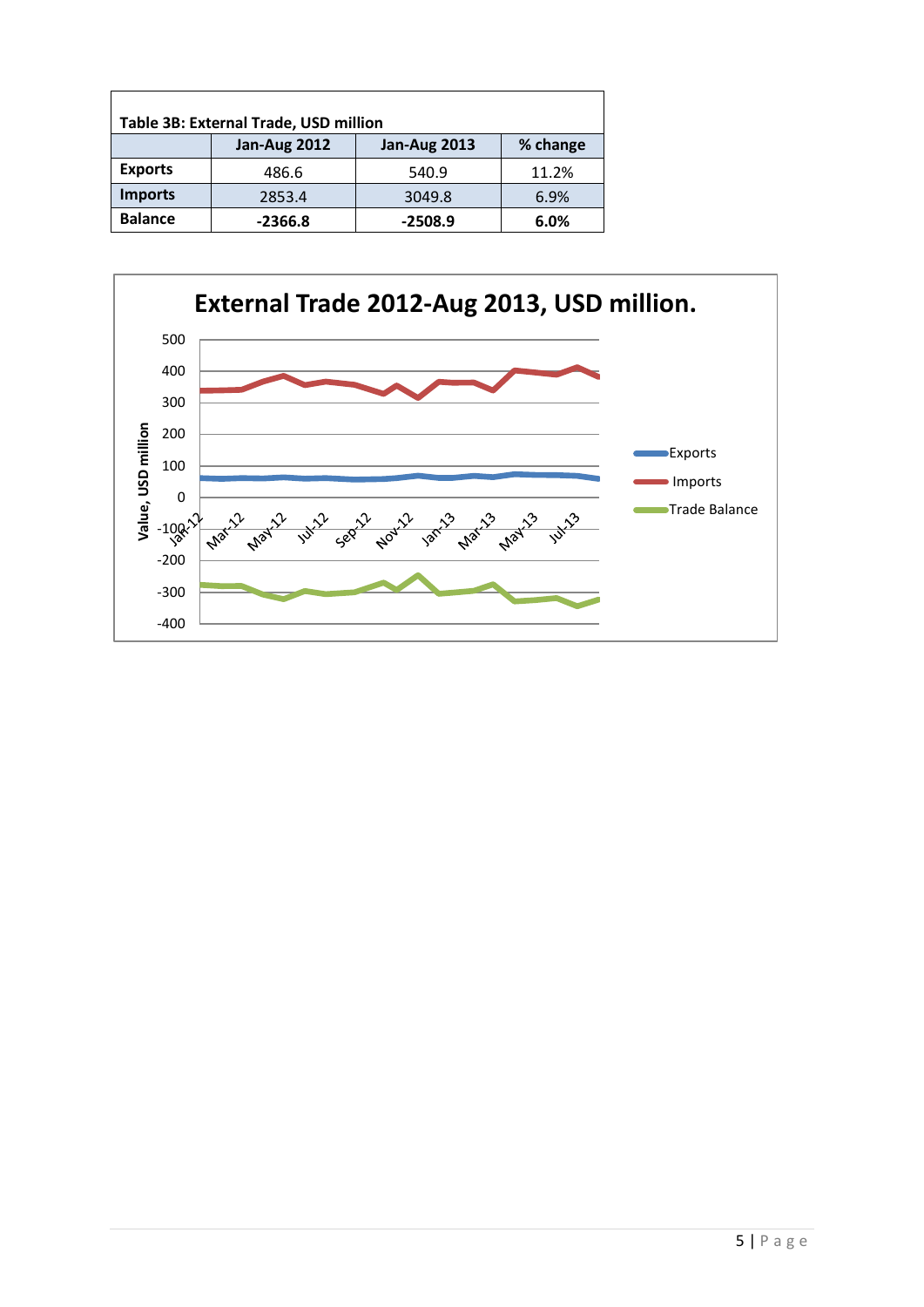# **Section 2: Fiscal Operations for Jan-Sep 2013**

# **A. Budget execution highlights:**

- **The Total Budget Deficit** during Jan-Sep 2013 amounted to NIS 4.67 billion, an increase of 8% over the same period of 2012. The total balance exceeded its budget target<sup>3</sup> by NIS 787 million (20%). The recurrent budget deficit for the first three quarters of 2013 amounted to NIS 4.02 billion, exceeding its budget target by NIS 1.1 billion (38%). This increase can be attributed to a shortfall in net revenues and an increase in total expenditures and net lending over their budget targets by NIS 839 million and NIS 268 million, respectively.
- **Gross revenues** for the first three quarters of 2013 amounted to NIS 6.72 billion, falling below the budget target by NIS 523 million due to shortfalls in domestic tax, nontax and clearance revenues by NIS 46 million and NIS 97 million and NIS 381 million, respectively. **Total net revenues** reached NIS 6.07 billion during Jan-sep 2013, falling short of the budget by NIS 839 million (12%). The larger shortfall in net revenue than in gross revenue was due to the lowering of diesel fuel prices, beginning of April and resulting in larger unbudgeted tax refunds which were above the budget target by NIS 316 million (92%).
- **The wage bill** by the end of the third quarter of 2013 amounted to NIS 5.16 billion and was 1% below the nine month budget, mainly due to the decline in the number of PA employees during 2013.
- **Nonwage expenditures** during Jan-Sep 2013 amounted to NIS 4.37 billion and were on track with the budget target.
- **Net lending** amounted to NIS 550 million during Jan-Sep 2013, and was above the budget target by NIS 325 million, reaching 183% of the annual budget target. This was mostly due to a slower pace of shifting the responsibility of electricity bill collection from municipalities to NEDCO, which the budget assumed would occur at a faster pace.
- **Budget support** disbursement was 89% of its full year budget target while the **development projects financing** was only 18% of the budget target.
- **The Domestic debt stock** declined to NIS 4.46 billion in September 2013, as the Treasury managed to decrease its **domestic debt** by NIS 685 million during the first nine months of 2013.
- **Total net accumulation of arrears** during Jan-Sep 2013 reached NIS 2.2 billion, including development expenditures arrears of NIS 179 million and tax refund arrears of NIS 647 million. Arrears to the private sector, including the "other/VAT" component of tax refunds arrears, amounted to NIS 790 million.

**.** 

 $3$  The budget target is 9/12 of the 2013 full year budget.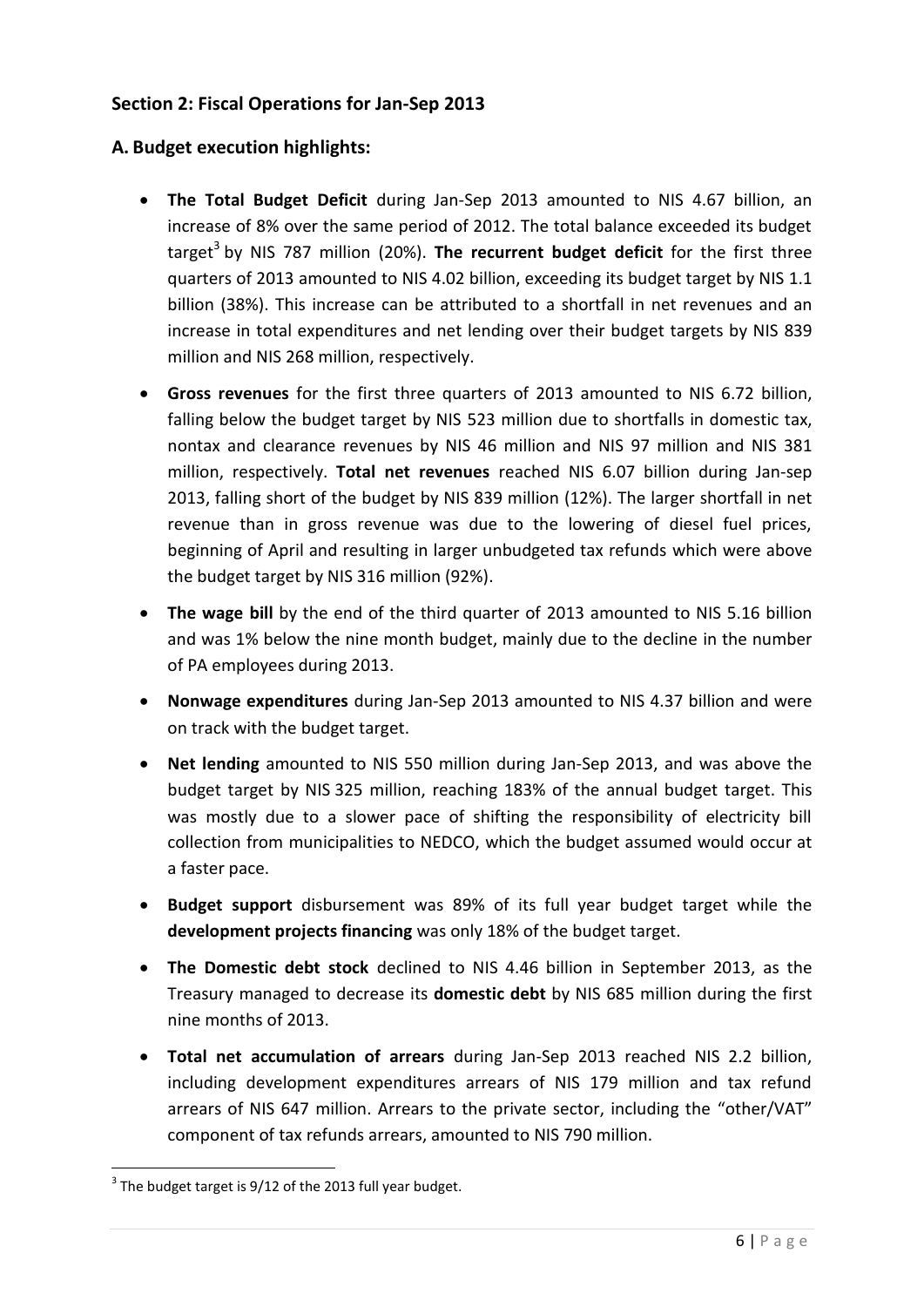| Table 4. Consolidated Fiscal Operations Analysis of Q3 and Jan-Sep 2013 (Commitment Basis) |                         |                                          |                  |                                |                    |                      |                             |                                     |                                                          |                                         |
|--------------------------------------------------------------------------------------------|-------------------------|------------------------------------------|------------------|--------------------------------|--------------------|----------------------|-----------------------------|-------------------------------------|----------------------------------------------------------|-----------------------------------------|
|                                                                                            | Jan-Sep                 | % Jan-<br><b>Sep</b><br>2013/J<br>an-Sep | Q <sub>3</sub>   | %Q3<br>2013/<br>Q <sub>3</sub> | %Q3<br>2013/<br>Q2 | 2013<br>Approv<br>ed | 9<br>months<br>approv<br>ed | Deviati<br>on from<br>the<br>budget | $%$ of<br>deviat<br>ion<br>from<br>appro<br>ved<br>budge | $%$ of<br>2013<br>full<br>year<br>budge |
|                                                                                            | 2013                    | 2012                                     | 2013             | 2012                           | 2013               | <b>Budget</b>        | budget                      | target                              | t                                                        | t                                       |
| <b>Budget Classification</b>                                                               | NIS mill.               | $\%$                                     | NIS mill.        | $\%$                           | $\%$               | NIS mill.            | NIS mill.                   | NIS mill.                           | $\%$                                                     | $\%$                                    |
| <b>Gross Revenues</b>                                                                      | 6724                    | 6%                                       | 2259             | $3\%$                          | 9%                 | 9662                 | 7247                        | $-523$                              | $-7%$                                                    | 70%                                     |
| <b>Total Net Revenue</b>                                                                   | 6066                    | $0\%$                                    | 1996             | $-6%$                          | $7\%$              | 9207                 | 6905                        | $-839$                              | $-12%$                                                   | 66%                                     |
| <b>Domestic Tax</b>                                                                        | 1614                    | 16%                                      | 467              | 10%                            | $-1%$              | 2214                 | 1661                        | $-46$                               | $-3%$                                                    | 73%                                     |
| Income Tax                                                                                 | 540                     | $-1\%$                                   | 113              | $-14%$                         | $-7%$              | 760                  | 570                         | $-30$                               | $-5%$                                                    | 71%                                     |
| Value Added Tax                                                                            | 600                     | 26%                                      | 198              | 26%                            | $-2%$              | 734                  | 551                         | 49                                  | 9%                                                       | 82%                                     |
| Customs                                                                                    | 143                     | 16%                                      | 55               | 58%                            | 41%                | 250                  | 187                         | $-45$                               | $-24%$                                                   | 57%                                     |
| Excises on tobacco                                                                         | 313                     | 40%                                      | 93               | $-2%$                          | $-13%$             | 450                  | 338                         | $-24$                               | $-7%$                                                    | 70%                                     |
| Excises on beverage                                                                        | 5                       | $-26%$                                   | 3                | $-46%$                         | 200%               | 9                    | $\overline{7}$              | $^{\mbox{-}}1$                      | $-20%$                                                   | 60%                                     |
| Property Tax                                                                               | 13                      | 43%                                      | 5                | 438%                           | 579%               | 11                   | $\, 8$                      | 5                                   | 61%                                                      | 121%                                    |
| <b>Nontax Revenues</b>                                                                     | 712                     | $-7%$                                    | 204              | $-37%$                         | 10%                | 1078                 | 809                         | $-97$                               | $-12%$                                                   | 66%                                     |
| <b>Domestic fees and charges</b>                                                           | 712                     | 9%                                       | 204              | 1%                             | 10%                | 918                  | 689                         | 23                                  |                                                          | 78%                                     |
| <b>Civil Registration Fees</b>                                                             | 23                      | $-39%$                                   | $2.0$            | $-77%$                         | $-78%$             |                      |                             |                                     |                                                          |                                         |
| Health Insurance                                                                           | 133                     | 2%                                       | 43               | 4%                             | $-5%$              |                      |                             |                                     |                                                          |                                         |
| Transportation                                                                             | 71                      | $1\%$                                    | 24               | 11%                            | $-1\%$             |                      |                             |                                     |                                                          |                                         |
| Licenses                                                                                   | 156                     | $5\%$                                    | 46               | $-4%$                          | 85%                |                      |                             |                                     |                                                          |                                         |
| Other charges and fees                                                                     | 329                     | 25%                                      | 90               | 7%                             | 9%                 |                      |                             |                                     |                                                          |                                         |
| <b>Investment Profits</b>                                                                  | $\boldsymbol{0}$        | $-100%$                                  | $\boldsymbol{0}$ | $-100%$                        |                    | 160                  | 120                         | $-120$                              | $-100%$                                                  | $0\%$                                   |
| <b>Clearance Revenue</b>                                                                   | 4398                    | $5\%$                                    | 1587             | 9%                             | 12%                | 6371                 | 4778                        | $-381$                              | $-8%$                                                    | 69%                                     |
| Customs                                                                                    | 1514                    | $4\%$                                    | 562              | 8%                             | 14%                | 2270                 | 1703                        | $-189$                              | $-11%$                                                   | 67%                                     |
| Value Added Tax                                                                            | 1468                    | 5%                                       | 521              | 14%                            | 14%                | 2140                 | 1605                        | $-137$                              | $-9%$                                                    | 69%                                     |
| Petroleum Excises                                                                          | 1405                    | 5%                                       | 503              | $8\%$                          | 7%                 | 1934                 | 1451                        | $-46$                               | $-3%$                                                    | 73%                                     |
| Purchase Tax                                                                               | 3                       | $-59%$                                   | $\mathbf{1}$     | $-78%$                         | $-125%$            | 17                   | 13                          | $-10$                               | $-76%$                                                   | 18%                                     |
| Income Tax                                                                                 | 8                       | 46%                                      | $\boldsymbol{0}$ |                                | $-100%$            | 10                   | 8                           | $\mathbf{1}$                        | 9%                                                       | 81%                                     |
| Other<br>Tax refunds (-)                                                                   | $\boldsymbol{0}$<br>658 |                                          | $\boldsymbol{0}$ |                                |                    |                      | $\overline{0}$              | $\boldsymbol{0}$                    |                                                          |                                         |
| <b>Total Expenditure and Net</b>                                                           |                         | 134%                                     | 263              | 229%                           | 23%                | 456                  | 342                         | 316                                 | 92%                                                      | 144%                                    |
| lending                                                                                    | 10087                   | 3%                                       | 3497             | 3%                             | 4%                 | 13092                | 9819                        | 268                                 | 3%                                                       | 77%                                     |
| Wage Expenditure                                                                           | 5163                    | $1\%$                                    | 1727             | $-2%$                          | 0%                 | 6956                 | 5217                        | $-54$                               | $-1%$                                                    | 74%                                     |
| Social Contribution                                                                        | 479                     | $4\%$                                    | 159              | $-2%$                          | $0\%$              | 608                  | 456                         | 23                                  | 5%                                                       | 79%                                     |
| Use of goods and services                                                                  | 1584                    | 8%                                       | 624              | 14%                            | 34%                | 1906                 | 1430                        | 154                                 | 11%                                                      | 83%                                     |
| Transfers                                                                                  | 2205                    | $8\%$                                    | 729              | 11%                            | $-2%$              | 3055                 | 2291                        | $-86$                               | $-4%$                                                    | 72%                                     |
| Minor Capital                                                                              | 19                      | 10%                                      | $10\,$           | 40%                            | 43%                | 77                   | 58                          | $-39$                               | $-67%$                                                   | 25%                                     |
| Interest                                                                                   | 87                      | $-30%$                                   | 19               | $-34%$                         | $-31%$             | 190                  | 143                         | $-55$                               | $-39%$                                                   | 46%                                     |
| Domestic                                                                                   | 75                      | $-32%$                                   | 13               | $-51%$                         | $-48%$             | 169                  | 127                         | $-51$                               | $-40%$                                                   | 45%                                     |
| Foreign                                                                                    | $\overline{12}$         | $-15%$                                   | $6\phantom{.}6$  | 100%                           | 98%                | 21                   | 16                          | $^{\rm -4}$                         | $-25%$                                                   | 57%                                     |
| Net Lending                                                                                | 550                     | $5\%$                                    | 229              | $-9%$                          | 4%                 | 300                  | 225                         | 325                                 | 144%                                                     | 183%                                    |
| <b>Current Balance</b>                                                                     | $-4021$                 | 9%                                       | $-1501$          | 16%                            | 1%                 | $-3885$              | $-2914$                     | $-1107$                             | 38%                                                      | 104%                                    |
| Development Expenditure                                                                    | 651                     | $0\%$                                    | 193              | $-22%$                         | $-31%$             | 1295                 | 971                         | $-320$                              | $-33%$                                                   | 50%                                     |
| <b>Balance</b>                                                                             | $-4672$                 | $8\%$                                    | $-1694$          | 10%                            | $-4%$              | $-5180$              | -3885                       | $-787$                              | 20%                                                      | 90%                                     |
| <b>Financing</b>                                                                           | 4672                    | $8\%$                                    | 1694             | 10%                            | $-4%$              | 5180                 | 3885                        | 787                                 | 20%                                                      | 90%                                     |
| <b>Budget Support</b>                                                                      | 3617                    | 62%                                      | 1349             | 86%                            | 197%               | 4070                 | 3053                        | 565                                 | 19%                                                      | 89%                                     |
| Development Financing (1)                                                                  | 204                     | $-48%$                                   | 62               | $-70%$                         | $-13%$             | 1110                 | 833                         | $-628$                              | $-75%$                                                   | 18%                                     |
| Net Domestic Bank Financing                                                                | $-811$                  |                                          | $-209$           |                                |                    |                      |                             |                                     |                                                          |                                         |
| <b>Expenditure Arrears (Net</b>                                                            |                         |                                          |                  |                                |                    |                      |                             |                                     |                                                          |                                         |
| Accumulation)                                                                              | 1553                    |                                          | 588              |                                |                    |                      |                             |                                     |                                                          |                                         |
| Net Clearance (2)                                                                          | $\overline{c}$          |                                          | 39               |                                |                    |                      |                             |                                     |                                                          |                                         |
| Tax Refunds (Arrears)                                                                      | 647                     |                                          | 254              |                                |                    |                      |                             |                                     |                                                          |                                         |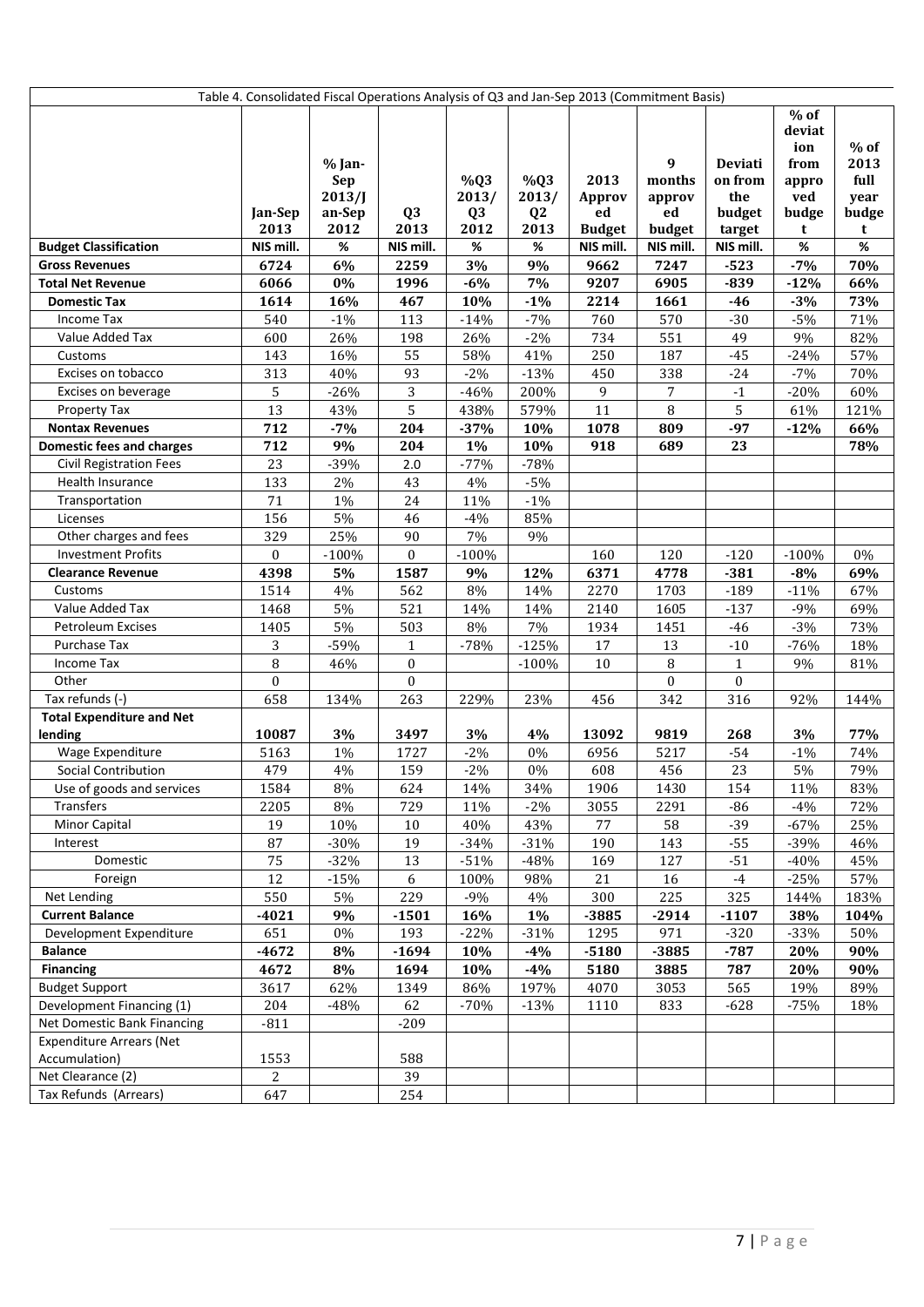#### **B. Revenues**

**Gross revenues** in Q3 2013 amounted to NIS 2.26 billion, an increase of 3% over Q3 2012**.**  Total net revenues were around NIS 2 billion during the 3<sup>rd</sup> quarter of 2013, declining by 6% over the parallel quarter last year. The decline in net revenues during Q3 2013 is attributed to higher tax refunds in 2013 relative to Q3 2012, due to the government's efforts to reduce the transportation cost burden stemming from high fuel prices to the Palestinian public. Also, domestic taxes (specifically income tax, tobacco excises) underperformed and declined during Q3 2013 when compared to Q3 2012.

**Domestic tax revenues** amounted to NIS 467 million during the third quarter of 2013, an increase of 10% over Q3 2012. This increase could be attributed to the increase in domestic value added tax and domestic customs during Q3 2013 over the last year's parallel period. **Value added tax** reached NIS 198 million during Q3 2013, an increase of 26% over Q3 2012. This increase is mainly due to NIS 43 million received from Arab Bank in September to settle old dues to the treasury.

**Domestic customs,** which is purchase tax and customs levied on cars that are reevaluated and collected by the PA, performed well during Q3 2013 and amounted to NIS 55 million, a significant 58% increase over the same period last year. During the first six months of 2013, customs were collected from 300 used cars, while customs were collected on another 300 used cars during the third quarter alone, justifying the 58% increase. **Income tax** amounted to NIS 113 million during the third quarter of 2013, a 14% decline over the same period last year. This decline is due to the continued decline in economic growth during Q3 2013. **Excise on tobacco** revenue collection slowed down in Q3 2013 after a good run during the first half of 2013. Tobacco excises amounted to NIS 93 million during Q3 2013, a decline by 2% over Q3 2012. This is mainly due to substitution from commercial cigarettes to handrolled (roll ups) cigarettes, which are planted in Northern West Bank areas and sold under the counter. This substitution is mainly due to the successive increases in the excises on tobacco, specifically on the "Victory" domestic brand, which is "subsidized" by the PA. The price of victory was raised from NIS 10 in January 2013 to NIS 11, from NIS 11 to NIS 14 on May  $14<sup>th</sup>$ , and raised again from NIS 14 to NIS 16.5 on August 20<sup>th</sup>, 2013.

**Nontax revenues** amounted to NIS 204 million during Q3 2013, a 37% decline over Q3 2012. This decline is mostly related to investment profits, as no dividends were received from the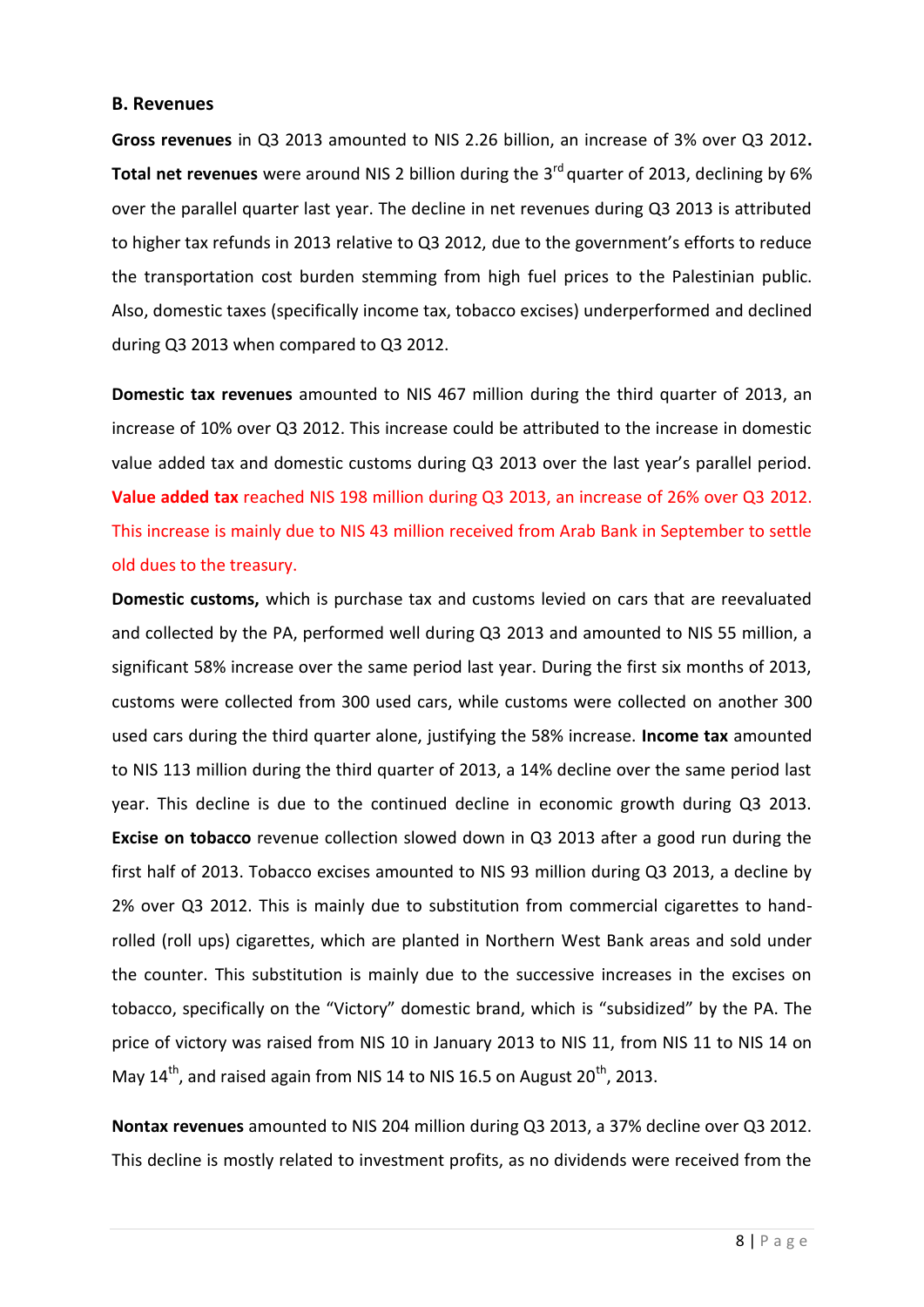PIF during Q3 2013, while NIS 119 were received during Q3 2012. Excluding investment profits, **domestic fees and charges** reached NIS 204 during Q3 2013, an increase of 1% over the parallel period of last year. The 2013 budget assumed NIS 160 million in investment profits from PIF, an amount which may not be obtained, since only NIS 62.8 million were received from the PIF in the first quarter of 2013, and receiving additional dividend payments during the remainder of 2013 is highly unlikely.

**Clearance revenues**, which account for two thirds of PA revenues, amounted to NIS 1.59 billion during Q3 2013, a 9% increase over Q3 2012. The major components of clearance revenues performed better in Q3 2013 relative to the same quarter of 2012. **Value added tax** amounted to NIS 521 million, a 14% increase over Q3 2012. This increase is mainly due to the VAT rate increase to 16% implemented in June 2013. **Petroleum excises** amounted to NIS 503 million, an 8% increase over Q3 2012 due to the increased consumption of petroleum in the West Bank. Also, The PA began receiving petrol excises from Gaza in the clearance revenues, as Gaza shifted to importing from Israel due to the closure of tunnels with Egypt.

**Tax refunds** amounted to NIS 263 during Q3 2013, a significant 229% increase over Q3 2012, due to the government's policy efforts in 2013 to reduce the transportation cost burden stemming from high fuel prices to the Palestinian public. Diesel fuel prices were reduced during the first half of the year, resulting in large increases in tax refunds from about NIS 40 million per month during the first quarter of 2013, to NIS 70 million per month in May and June 2013. In an effort to reduce tax refunds, the PA decided on July to reduce the "subsidy" on fuel to around NIS 60-65 million per month. The PA began "subsidizing" petroleum products during August 2012 due to social unrest, but the amount of the initial subsidy did not reach the high levels reached in 2013, explaining the significant increase between the parallel quarters.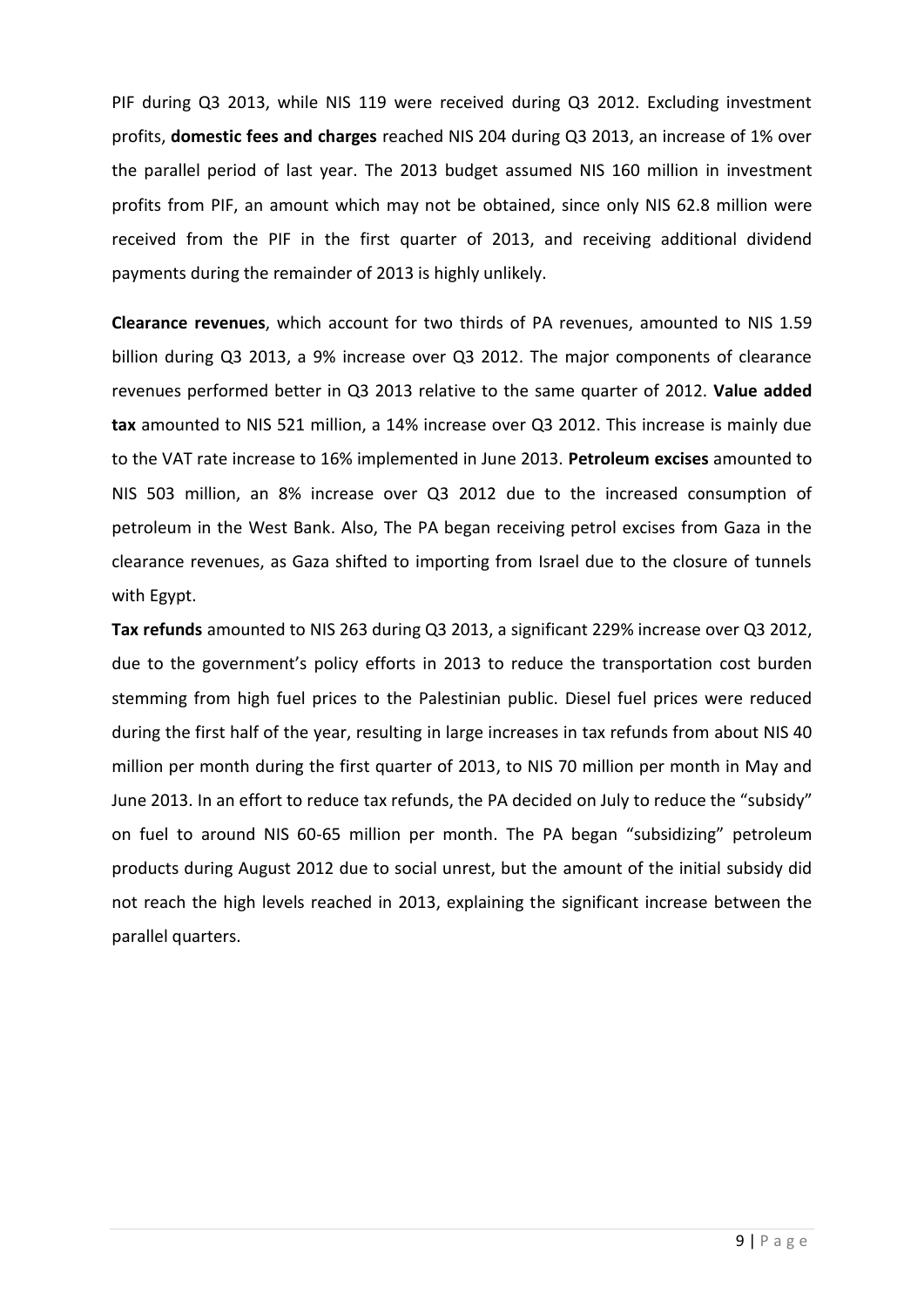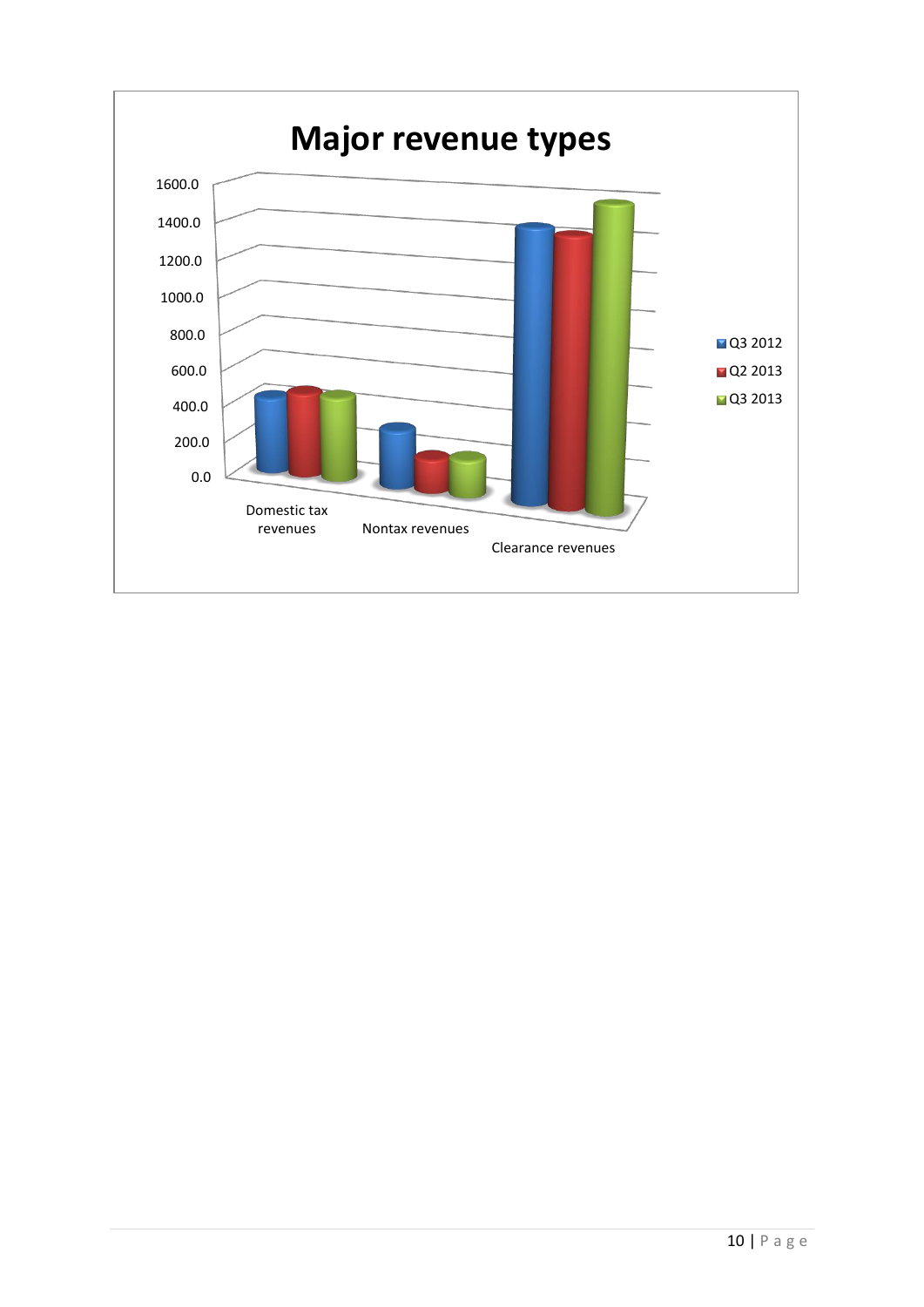# **C. Total Expenditures**

**Total expenditures and net lending** during Q3 2013 amounted to NIS 3.5 billion, an increase of 3% from the expenditure level in Q3 2012, exceeding the budget target by NIS 268 million mainly due to net lending and use of goods and services. In an attempt to protect the social services provided to the population, particularly education and health, and to improve the quality of expenditure, recurrent allocations for Ministries of Education, Health, and Social Affairs have been increased in the 2013 budget by 2% over 2012. This reflects the government's priorities to achieve greater income equality and social justice.

| Table 5. Sector's Recurrent expenditures' budget execution Jan-Sep 2013, NIS million |                                     |                    |                    |
|--------------------------------------------------------------------------------------|-------------------------------------|--------------------|--------------------|
| <b>Sectors</b>                                                                       | <b>Recurrent Total Expenditures</b> | 2013 Sector Budget | % of Sector Budget |
| <b>Central Administration</b>                                                        | 586,128                             | 871,669            | 67%                |
| Security and Public Order                                                            | 2,976,454                           | 3,932,917          | 76%                |
| <b>Financial Affairs</b>                                                             | 921,966                             | 1,522,728          | 61%                |
| Foreign Affairs                                                                      | 186,040                             | 251,137            | 74%                |
| <b>Economic Development</b>                                                          | 170,282                             | 313,586            | 54%                |
| Social Services                                                                      | 3,853,527                           | 5,570,295          | 69%                |
| <b>Cultural and Information Services</b>                                             | 134,386                             | 234,477            | 57%                |
| <b>Transport and Communication Services</b>                                          | 80,507                              | 95,310             | 84%                |
| <b>Total</b>                                                                         | 8,909,289                           | 12,792,119         | 70%                |

**Wage expenditure** in Q3 2013 amounted to NIS 1.73 billion, a decrease of 2% over the wage bill in Q3 2012. The decline in the wage bill in Q3 2013 compared to Q3 2012 is mainly attributed to the reduction in total number of PA employees in Q3 2013 compared to the parallel period of 2012 by an average of 670 employees. When projected for the full year 2013, the wage bill is expected to remain within its budget target of NIS 6.96 billion. There has been an effective freeze on net hiring in the PNA, in addition to a limited increase in the wage bill by 2%. This is a major retrenchment measure towards controlling PA's expenditures in an effort to lower the recurrent fiscal deficit.

| Table 6. Budget Execution Jan-Sep 2013, Wages and Salaries by Sector, NIS million. |                           |               |               |  |  |
|------------------------------------------------------------------------------------|---------------------------|---------------|---------------|--|--|
|                                                                                    |                           | 2013 Sector   | % of Sector   |  |  |
| <b>Sectors</b>                                                                     | <b>Wages and Salaries</b> | <b>Budget</b> | <b>Budget</b> |  |  |
| <b>Central Administration</b>                                                      | 282,765                   | 379,061       | 75%           |  |  |
| Security and Public Order                                                          | 2,295,916                 | 3,171,500     | 72%           |  |  |
| <b>Financial Affairs</b>                                                           | 165,599                   | 234,434       | 71%           |  |  |
| <b>Foreign Affairs</b>                                                             | 104,206                   | 138,618       | 75%           |  |  |
| <b>Economic Development</b>                                                        | 135,427                   | 187,946       | 72%           |  |  |
| <b>Social Services</b>                                                             | 2,038,448                 | 2,654,519     | 77%           |  |  |
| <b>Cultural and Information Services</b>                                           | 90,164                    | 120,250       | 75%           |  |  |
| <b>Transport and Communication Services</b>                                        | 50,649                    | 70,164        | 72%           |  |  |
| <b>Total</b>                                                                       | 5,163,174                 | 6,956,492     | 74%           |  |  |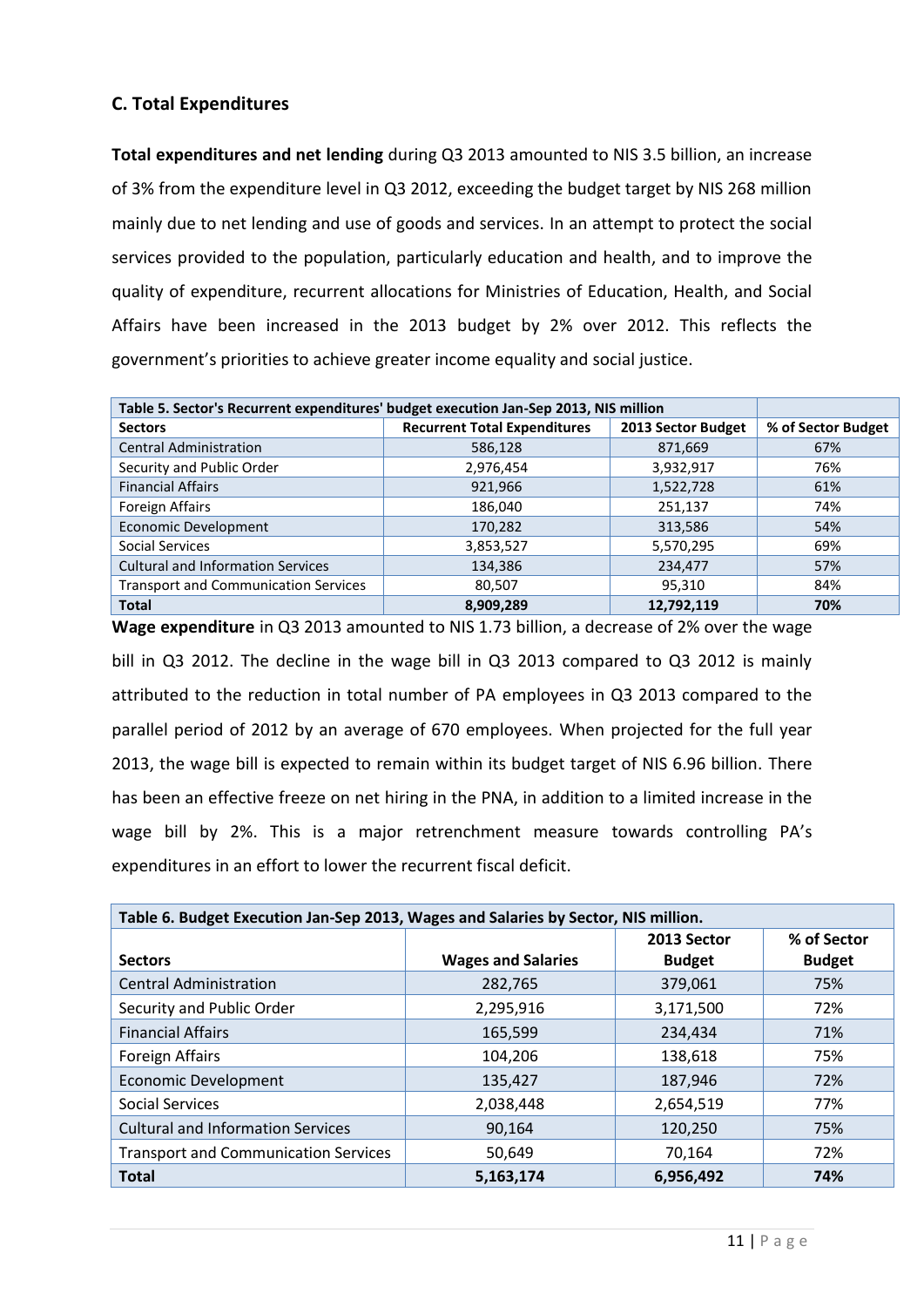**Social contributions** in Q3 2013, the social contributions amounted to NIS 159 million, a decrease over Q3 2012 by 2%. The decline in social contribution in Q3 2013 compared to Q3 2012 is mainly attributed to the reduction in total number of PA employees. Social contributions were above budget in the social services administration, specifically in the Ministry of Education. This is due to the rehiring of teachers who were suspended by court order due to security reasons. The number of these employees is around 700.

| Table 7. Budget Execution Jan-Sep 2013, Social contribution by Sector, NIS million. |                            |               |               |  |  |  |
|-------------------------------------------------------------------------------------|----------------------------|---------------|---------------|--|--|--|
|                                                                                     |                            | 2013 Sector   | % of Sector   |  |  |  |
| <b>Sectors</b>                                                                      | <b>Social Contribution</b> | <b>Budget</b> | <b>Budget</b> |  |  |  |
| <b>Central Administration</b>                                                       | 21,908                     | 30,446        | 72%           |  |  |  |
| Security and Public Order                                                           | 218,838                    | 303,811       | 72%           |  |  |  |
| <b>Financial Affairs</b>                                                            | 15,715                     | 17,618        | 89%           |  |  |  |
| Foreign Affairs                                                                     | 2,164                      | 2,839         | 76%           |  |  |  |
| <b>Economic Development</b>                                                         | 13,009                     | 17,708        | 73%           |  |  |  |
| Social Services                                                                     | 193,610                    | 217,772       | 89%           |  |  |  |
| <b>Cultural and Information Services</b>                                            | 8,547                      | 11,129        | 77%           |  |  |  |
| <b>Transport and Communication Services</b>                                         | 4,873                      | 6,871         | 71%           |  |  |  |
| <b>Total</b>                                                                        | 478,665                    | 608,194       | 79%           |  |  |  |

**Use of goods and services** amounted to NIS 624 million during the third quarter of 2013, an increase over Q3 2012 by 14%. Use of goods and services were significantly high for Transport and Communication Services, mainly due to the payment of arrears accumulated from previous years to the Ministry of Communications and Information Technology for an amount of NIS 15.5 million. The Ministry of Health is severely affected by the liquidity crisis the PA is facing, but despite the crises, the government repaid arrears in July to hospitals, mainly in Jerusalem, an amount of NIS 97 million.

| Table 8. Budget Execution Jan-Sep 2013, Use of Goods & Services by Sector, NIS million. |                                   |               |               |  |  |
|-----------------------------------------------------------------------------------------|-----------------------------------|---------------|---------------|--|--|
|                                                                                         |                                   | 2013 Sector   | % of Sector   |  |  |
| <b>Sectors</b>                                                                          | <b>Use of Goods&amp; Services</b> | <b>Budget</b> | <b>Budget</b> |  |  |
| <b>Central Administration</b>                                                           | 182,024                           | 307,213       | 59%           |  |  |
| Security and Public Order                                                               | 248,243                           | 323,125       | 77%           |  |  |
| <b>Financial Affairs</b>                                                                | 37,751                            | 65,060        | 58%           |  |  |
| <b>Foreign Affairs</b>                                                                  | 66,699                            | 90,980        | 73%           |  |  |
| <b>Economic Development</b>                                                             | 21,093                            | 48,932        | 43%           |  |  |
| Social Services                                                                         | 481,593                           | 963,072       | 50%           |  |  |
| <b>Cultural and Information Services</b>                                                | 34,384                            | 91,528        | 38%           |  |  |
| <b>Transport and Communication Services</b>                                             | 24,691                            | 16,025        | 154%          |  |  |
| <b>Total</b>                                                                            | 1,096,477                         | 1,905,935     | 58%           |  |  |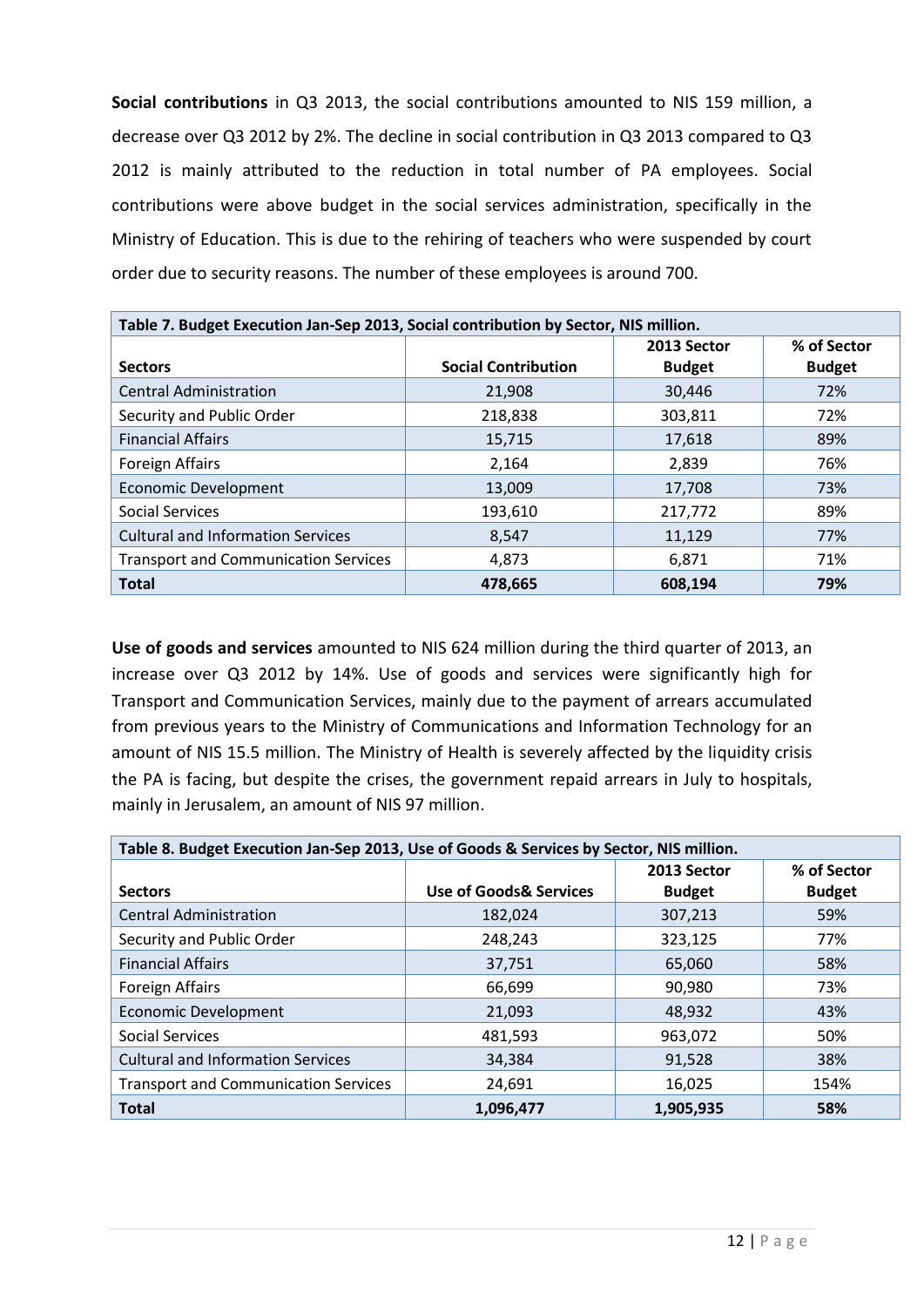**Transfers** in Q3 2013 amounted to NIS 729 million, an increase over Q3 2012 by 11%. When projected for the full year, transfers are likely to reach the full year budget target of NIS 3.05 billion.

| Table 7. Budget Execution Jan-Sep 2013, Transfers by Sector, NIS million. |                             |                          |               |  |  |
|---------------------------------------------------------------------------|-----------------------------|--------------------------|---------------|--|--|
|                                                                           |                             | 2013 Sector              | % of Sector   |  |  |
| <b>Sectors</b>                                                            | <b>Transfer Expenditure</b> | <b>Budget</b>            | <b>Budget</b> |  |  |
| <b>Central Administration</b>                                             | 98,765                      | 149,000                  | 66%           |  |  |
| Security and Public Order                                                 | 211,576                     | 120,000                  | 176%          |  |  |
| <b>Financial Affairs</b>                                                  | 591,682                     | 1,008,900                | 59%           |  |  |
| <b>Foreign Affairs</b>                                                    | 10.079                      | 13.600                   | 74%           |  |  |
| <b>Economic Development</b>                                               | $\overline{\phantom{0}}$    | 53,500                   | 0%            |  |  |
| <b>Social Services</b>                                                    | 1,136,425                   | 1,709,733                | 66%           |  |  |
| <b>Cultural and Information Services</b>                                  |                             | 300                      | 0%            |  |  |
| <b>Transport and Communication Services</b>                               | -                           | $\overline{\phantom{a}}$ |               |  |  |
| <b>Total</b>                                                              | 2,048,527                   | 3,055,033                | 67%           |  |  |

**Minor capital expenditures** in Q3 2013 amounted to NIS 10 million. This amount reached only 25% of its 2013 budget target by the end of the third quarter of 2013. This is mainly due to the liquidity crisis the PA is facing.

**Interest** (both domestic and external) in Q3 2013 amounted to NIS 19 million, a decline over Q3 2012 by 34%. For the first three quarters of 2013, interest payments amounted to NIS 87 million, a 30% decline over interest payments during the same period of 2012. Interest during Jan-Sep 2013 reached 46% of the annual budget target falling short by NIS 55 million.

**Net lending** amounted to NIS 229 million in Q3 2013, a decline of 9% over Q3 2012. Net Lending during Jan-Sep 2013 amounted to NIS 550 million, an increase of 5% over the same period of last year, mainly due to Israeli deductions in Q3 2012 to repay electricity debts to the Israeli Electric Company (IEC).

Net lending was above its budget target by NIS 325 million. The 2013 budget assumed that progress to reduce net lending would be made by increasing the number of customers for the Northern Electricity Distribution Company (NEDCO), installing additional prepaid meters and limiting deductions at source by the Israeli authorities. The impact of these policies assumed in the budget did not materialize at the expected pace.

**Development expenditures,** on a commitment basis, channeled through the PA Treasury amounted to NIS 651 million during Jan-Sep 2013, remaining at the same level of the parallel period of 2012. Development expenditures during Jan-Sep 2013 were below the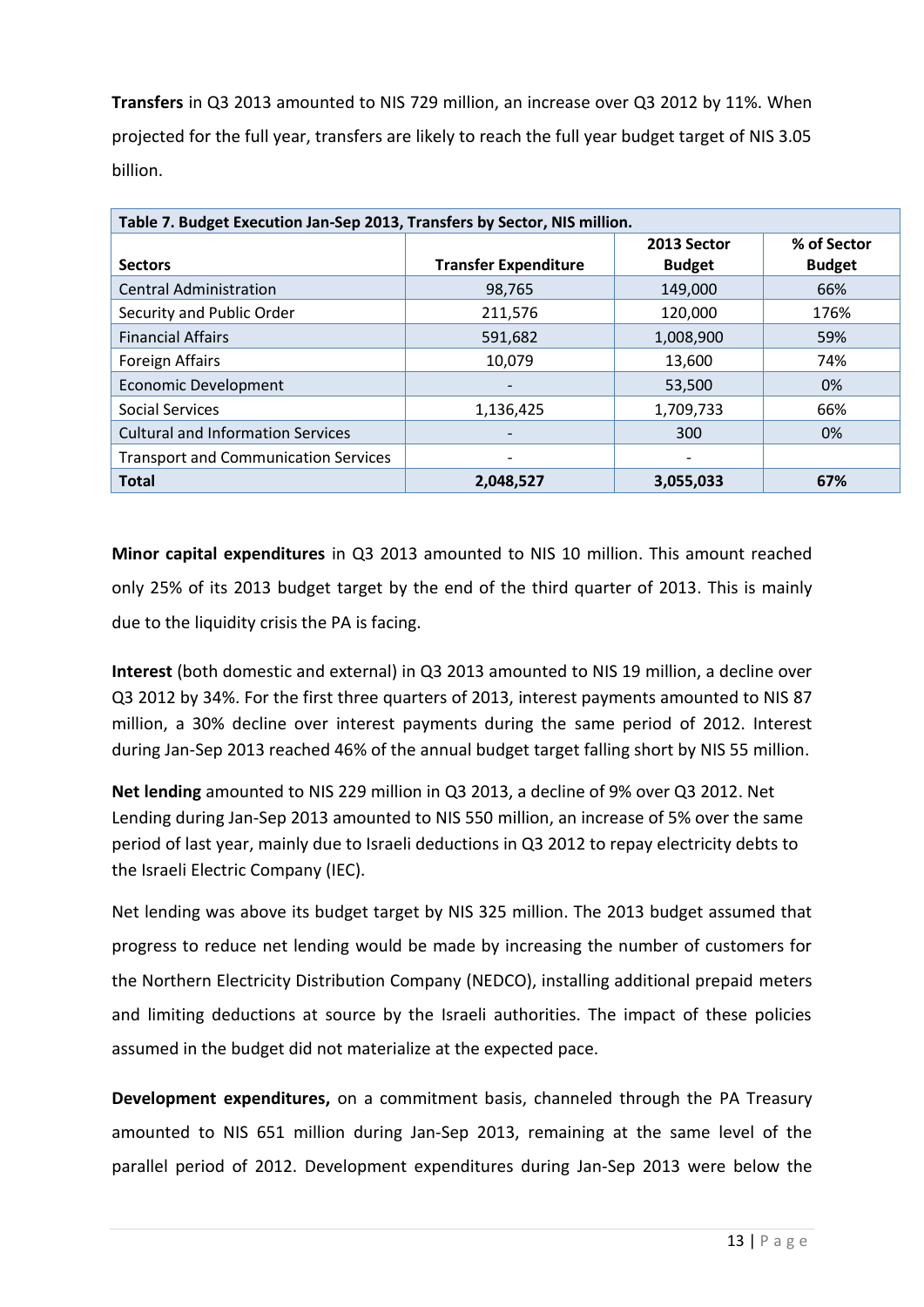budget target by NIS 320 million. Development expenditures amounted to NIS 193 million during Q3 2013, which is lower than the levels disbursed in Q3 2012 by 22%. This is mainly due to large shortfalls in external financing for development projects. Development expenditures were only 50% of the full year budget.

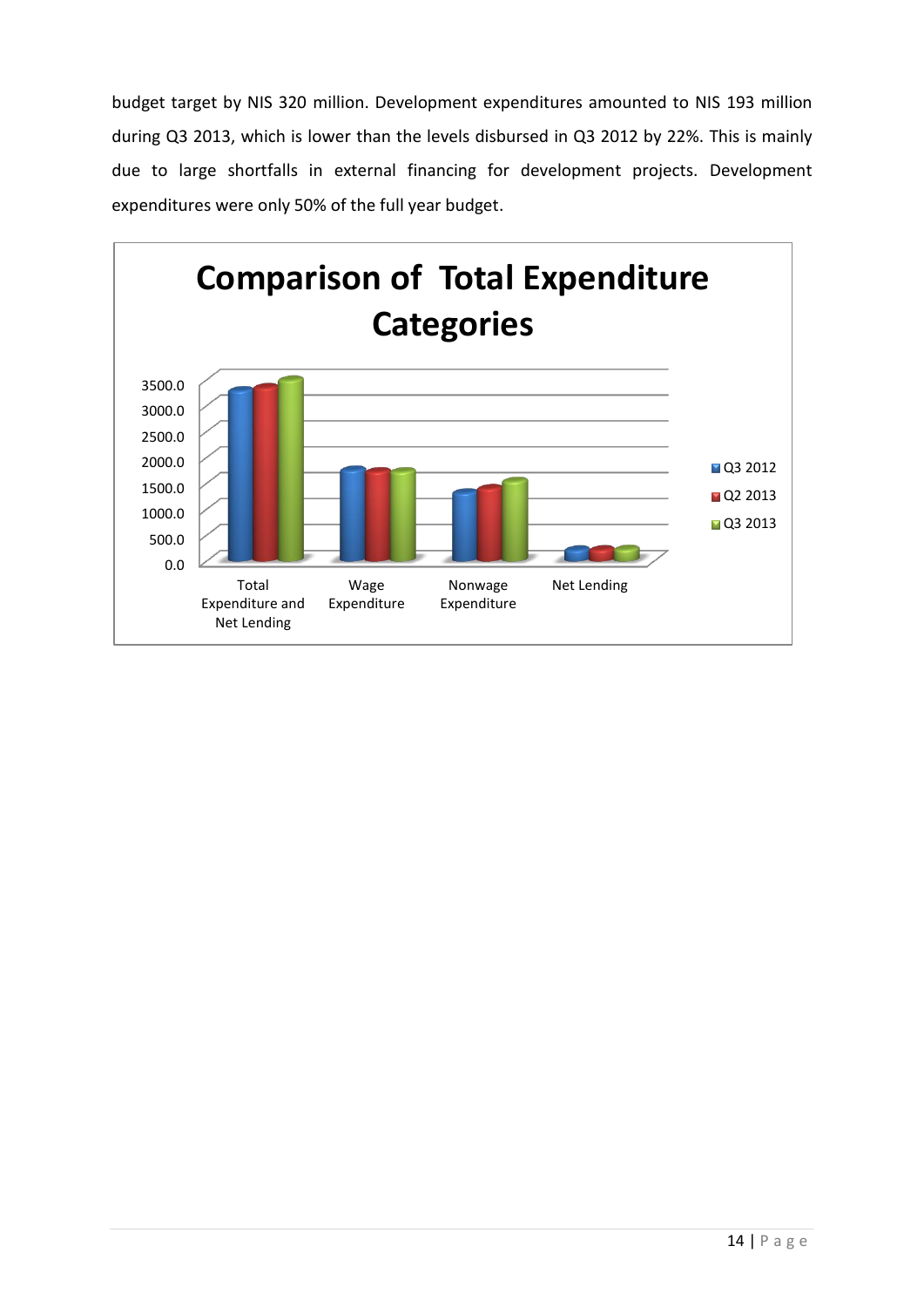## **D. Balance and Financing**

**Balance:** during the third quarter of 2013, the recurrent budget deficit amounted to NIS 1.5 billion, a 16% increase over the third quarter of 2012. The total deficit during Q3 2013 amounted to NIS 1.7 billion, an increase of 10% over the Q3 2012.

**Financing:** During the third quarter of 2013, external budget support amounted to NIS 1.35 billion (USD 374.8 million), an 86% increase over the same period of 2012. External budget support reached 89% of the full year budget target, while it exceeded its 9-month budget target by NIS 565 million. This is mainly due to large contributions made by Saudi Arabia and the USA during the first 9 months of 2013.

Development financing amounted to NIS 62 million (around USD 14 million) during the third quarter of 2013, which is 70% lower than the amount disbursed during the same period last year. The Development financing amount received during the first nine months of 2013 was only 18% of the annual budget for development financing.